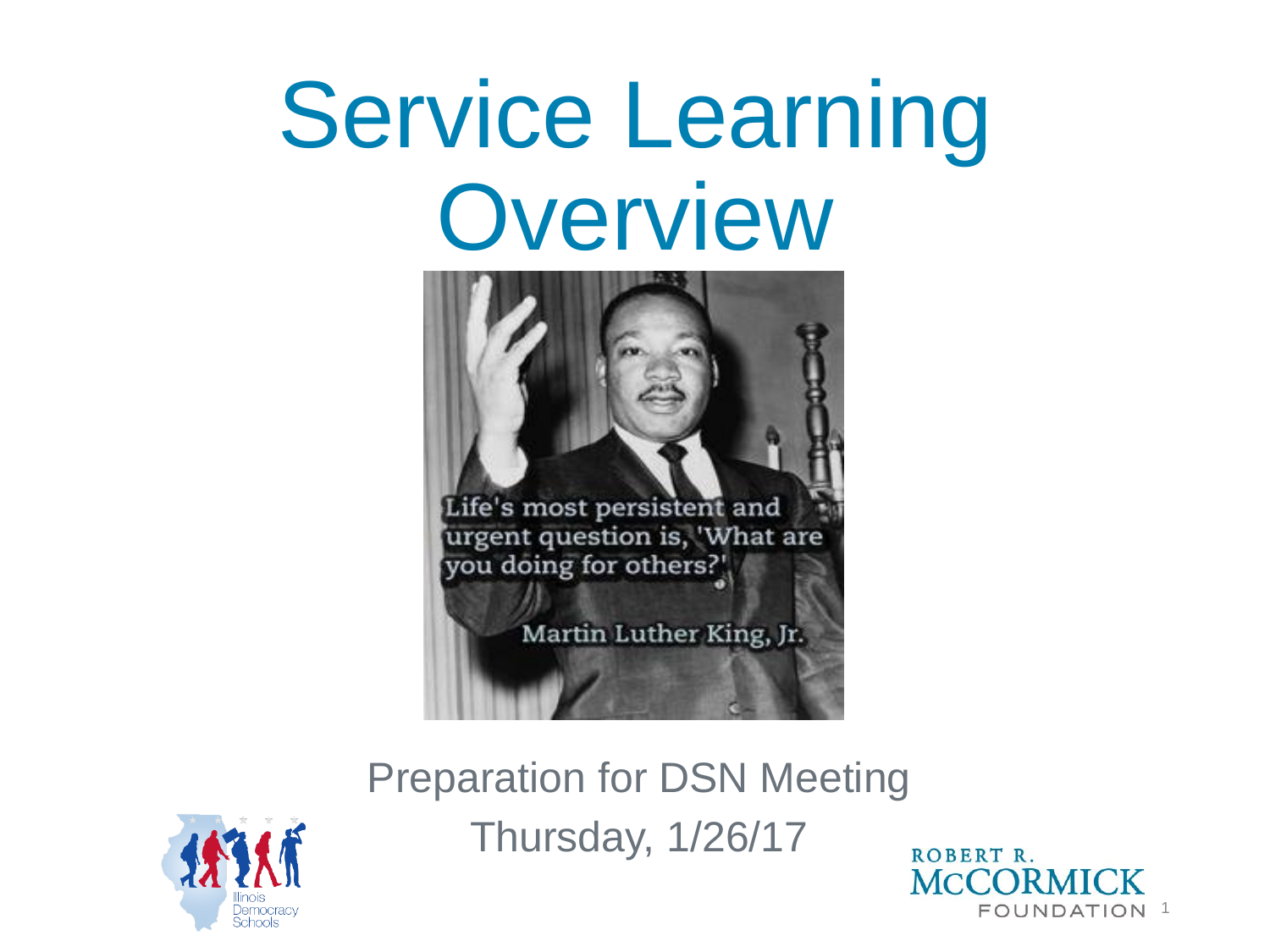### Service vs. Service Learning

Picking up trash on a river bank is *service*.

Studying water samples under a microscope is *learning*.



When science students collect and analyze water samples, document their results, and present findings to a local pollution control agency – that is *service learning*.





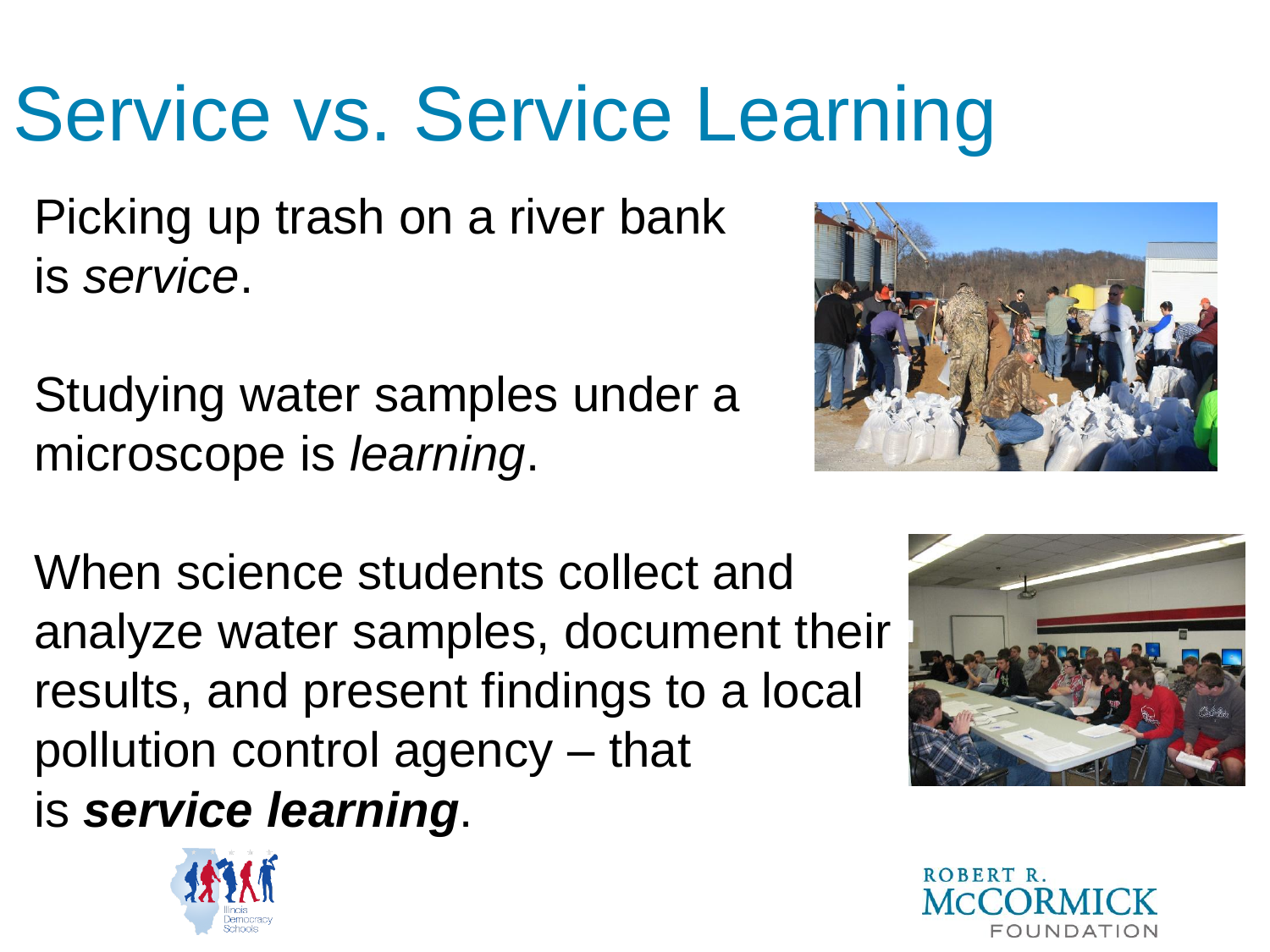### What is service learning?

Service learning is an approach to teaching and learning in which students use academic knowledge and skills to address genuine community needs. (National Youth Leadership Council)



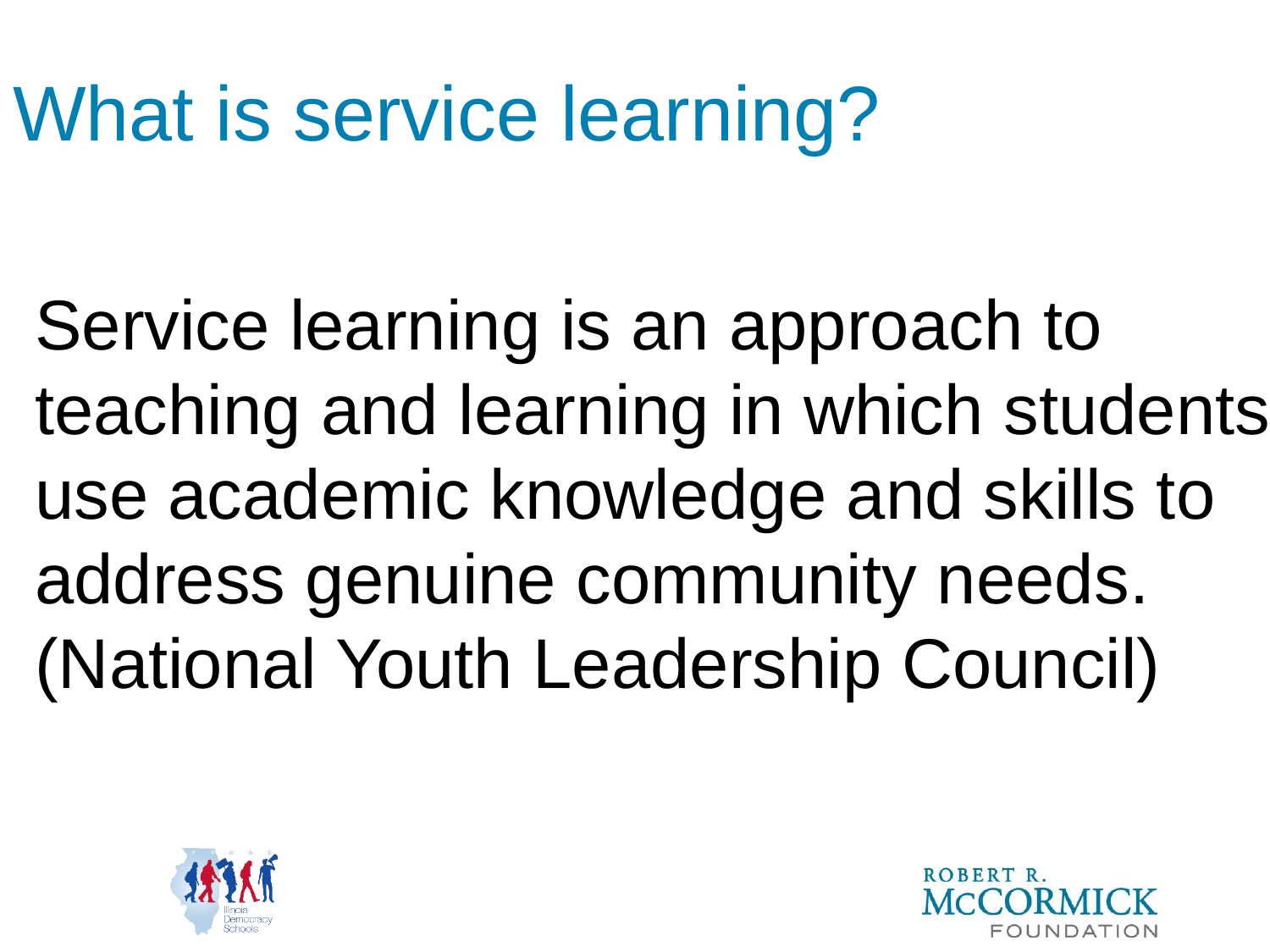### Types of Service

Direct Service- involves students establishing personal contact with people in need (i.e. tutoring students)

Indirect Service- usually happens at the school site; channeling resources to an area of need rather than working directly with those in need of service (i.e. writing children's books to be donated to a hospital)

Advocacy- involves students lending their voices and talents to help eliminate the cause of a specific problem.



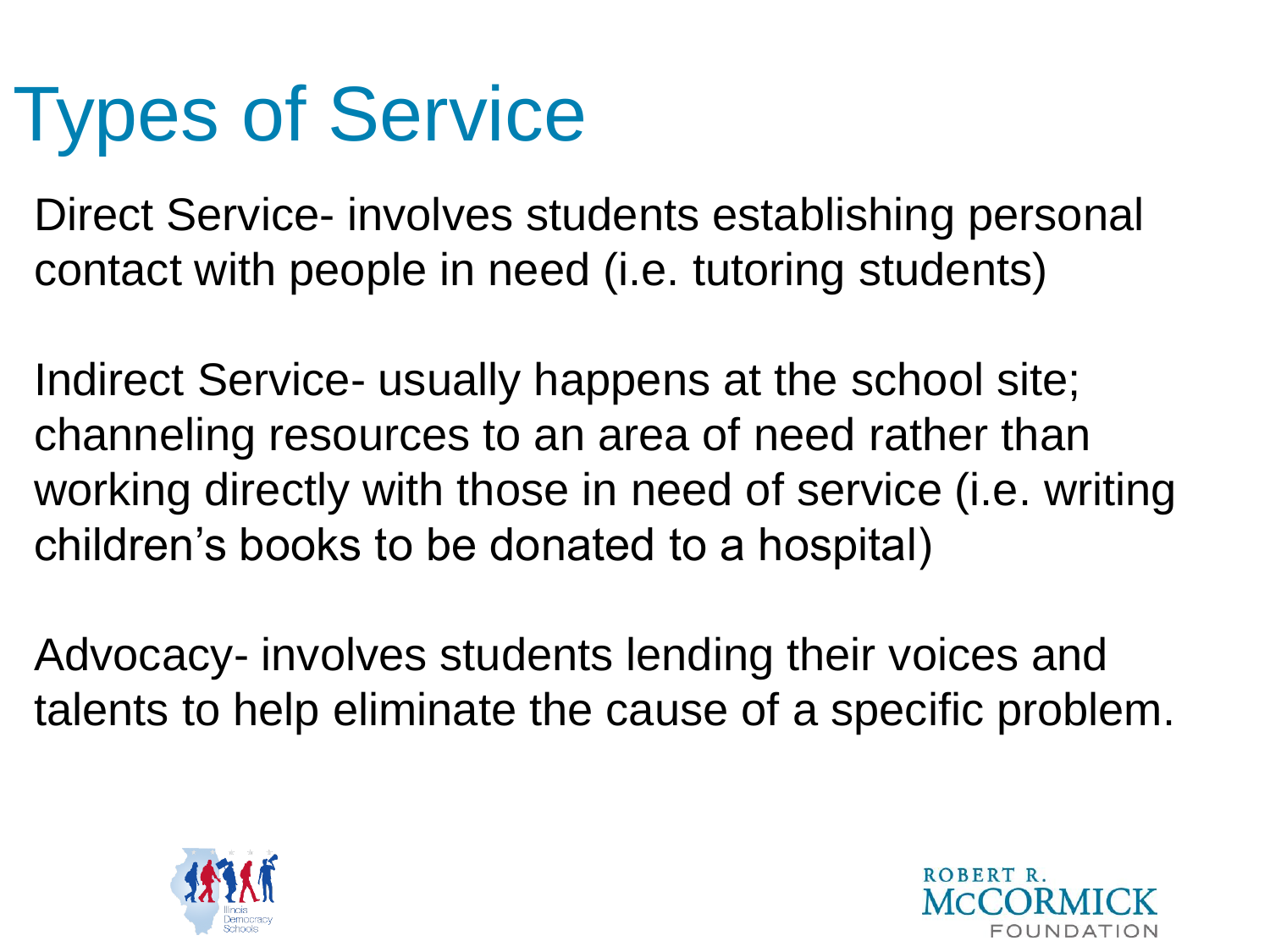#### Connecting Service Learning with Civic Education

A pedagogical strategy that puts the design and ownership of problemsolving projects into the hands of young people





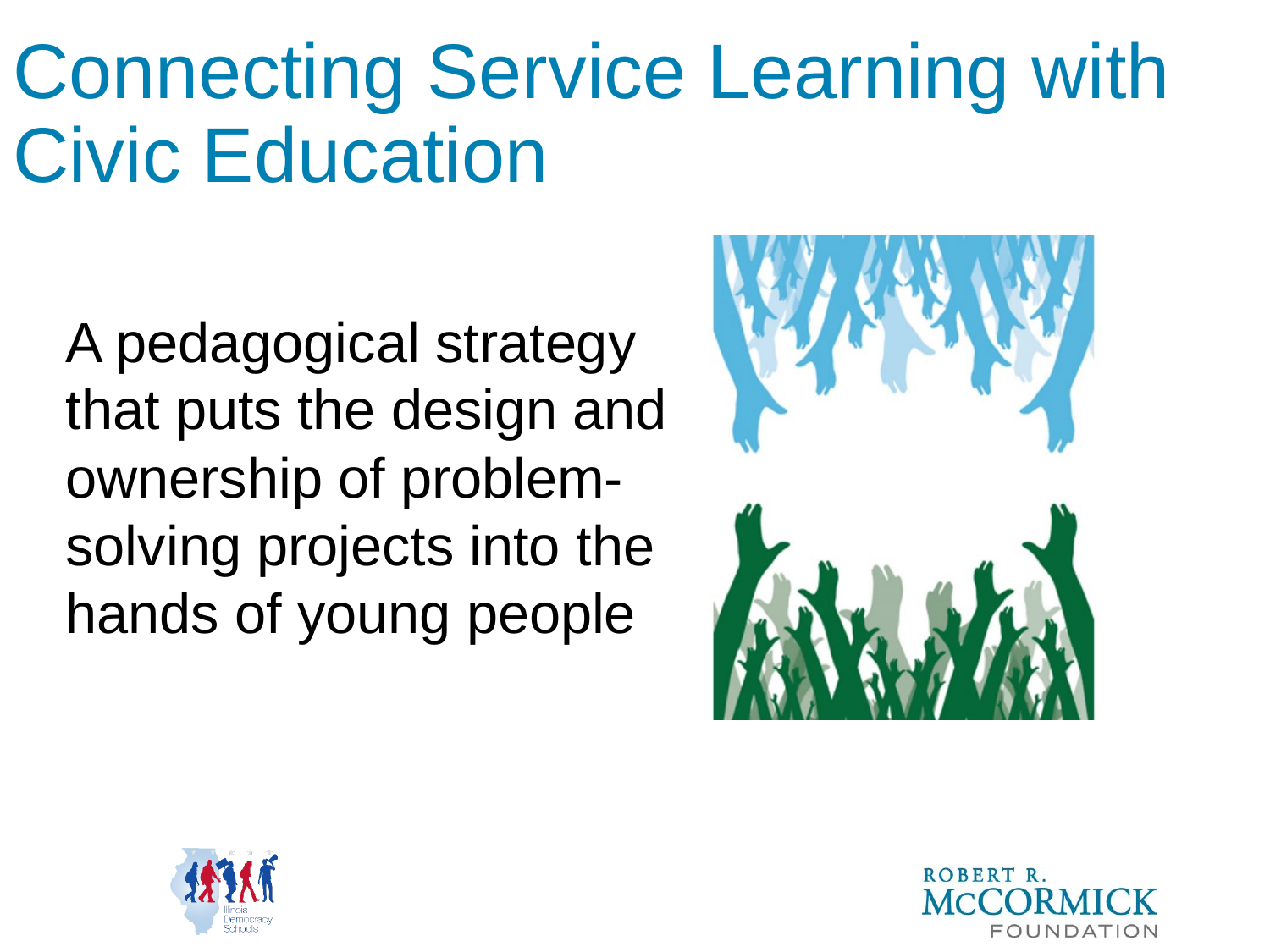## Stages of Service Learning

- 1. Preparation
	- Identify need and analyze the problem
	- Develop plan to address the need and define roles
- 2. Action
	- Take action that has value, purpose, and meaning (through indirect service, direct service, research, advocacy, or a combination of the approaches)
- 3. Reflection
	- Using role play, discussion, and journal writing, students examine their work and receive feedback
	- Showcase what and how they have learned



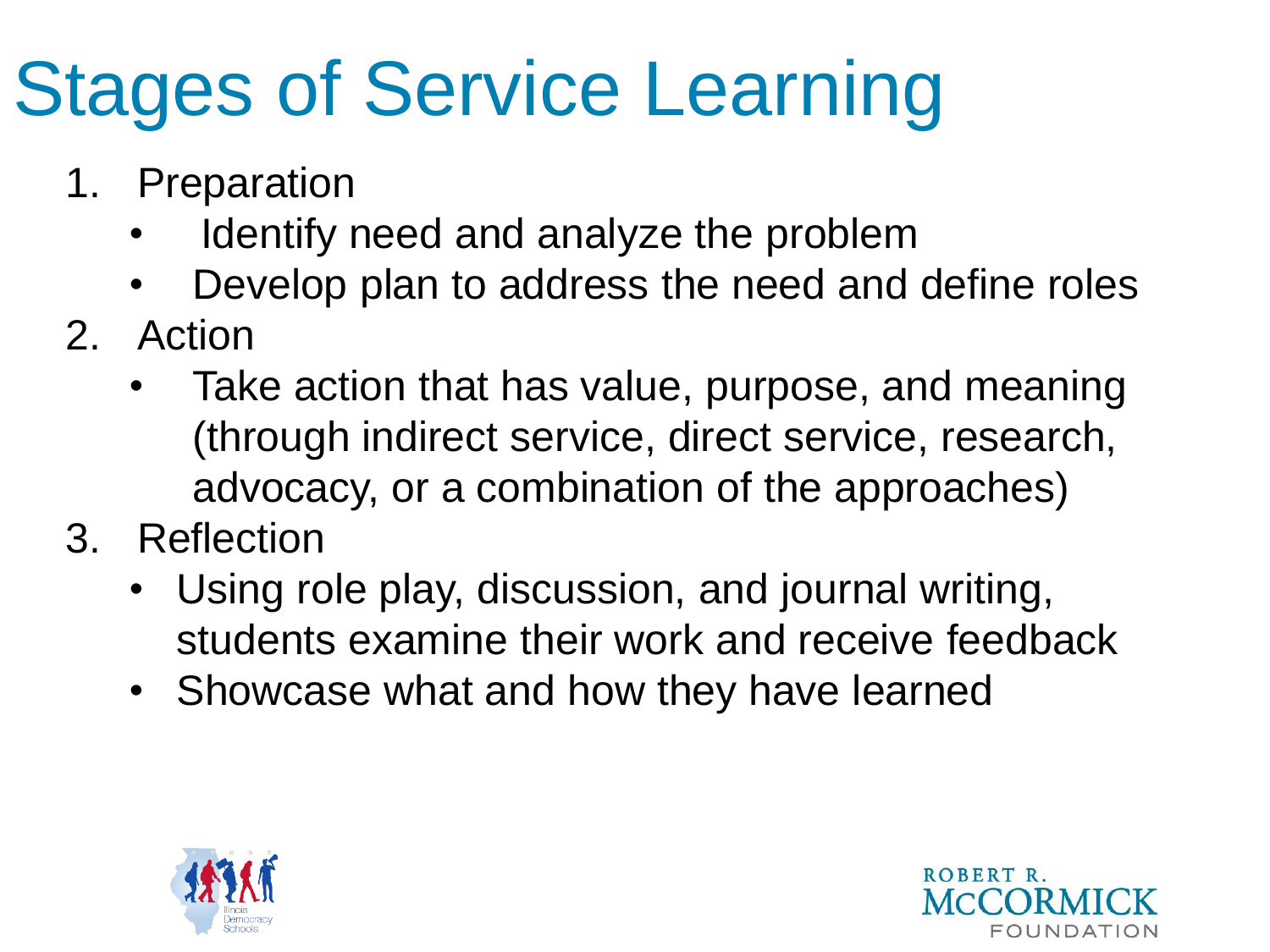#### K-12 Service Learning Standards for Quality Practice

- Meaningful service
- Link to Curriculum
- **Reflection**
- **Diversity**
- Youth Voice
- **Partnerships**
- Progress Monitoring
- Duration and Intensity





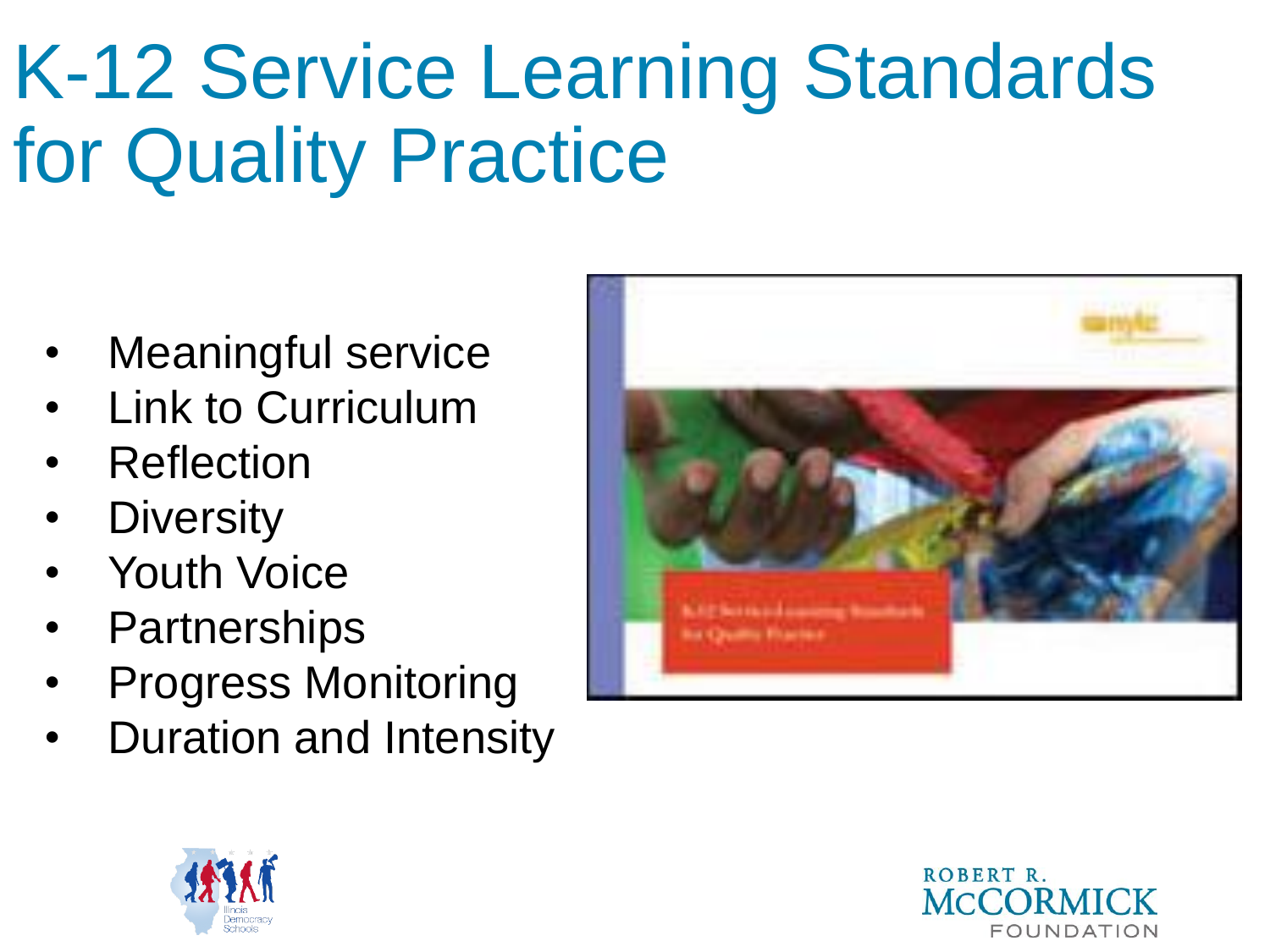#### Benefits of Service Learning





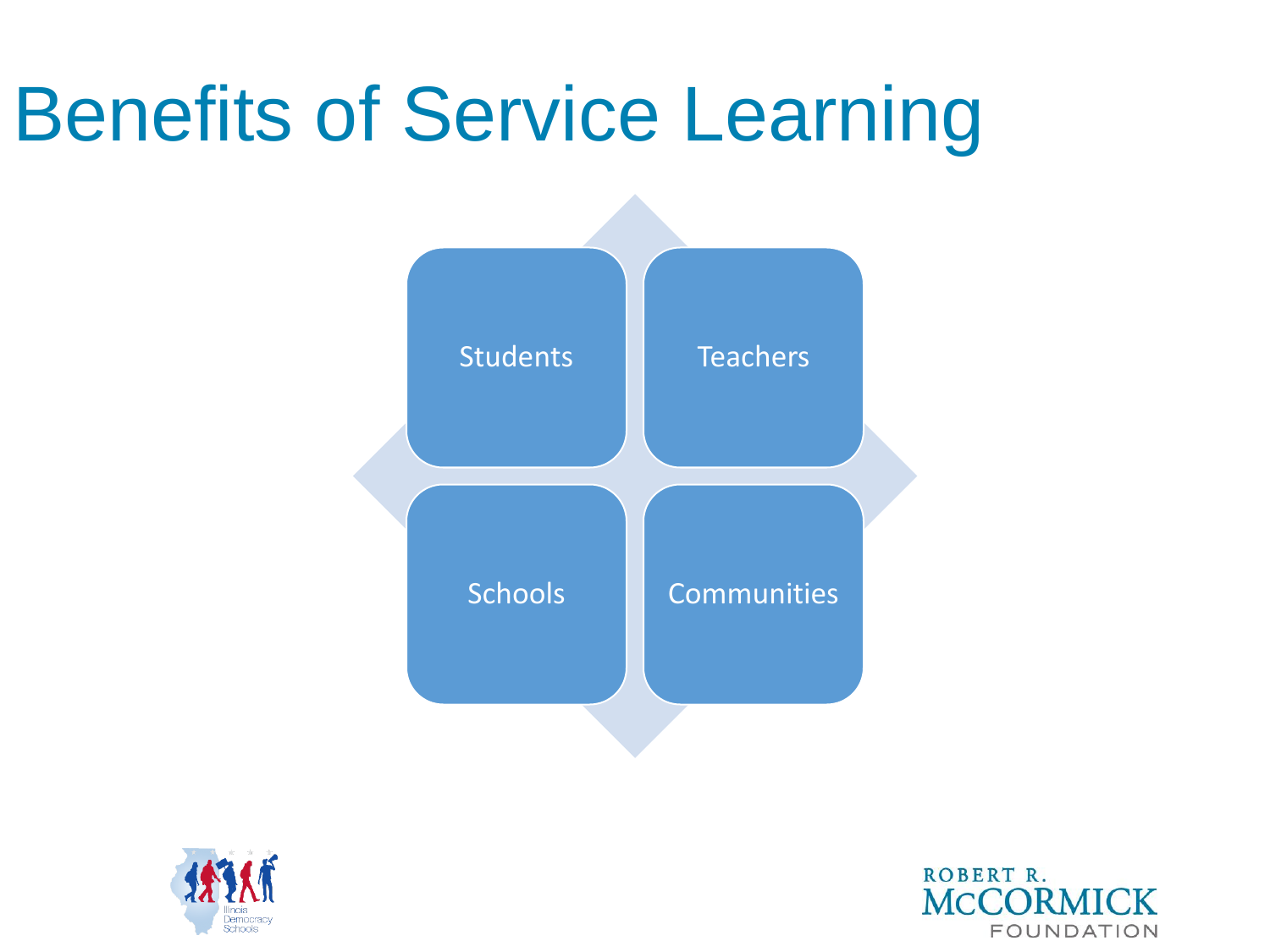#### Benefits for Students

- Increase motivation and desire to learn
- Positive effects on K-12 academic performancedecreases dropout rate when there are real-world learning opportunities
- Develop and experience civic responsibility, think critically, make decisions and solve problems
- Become more knowledgeable about the community and the resources available for themselves and their families
- Begin to develop a lifelong commitment to public service and to learning



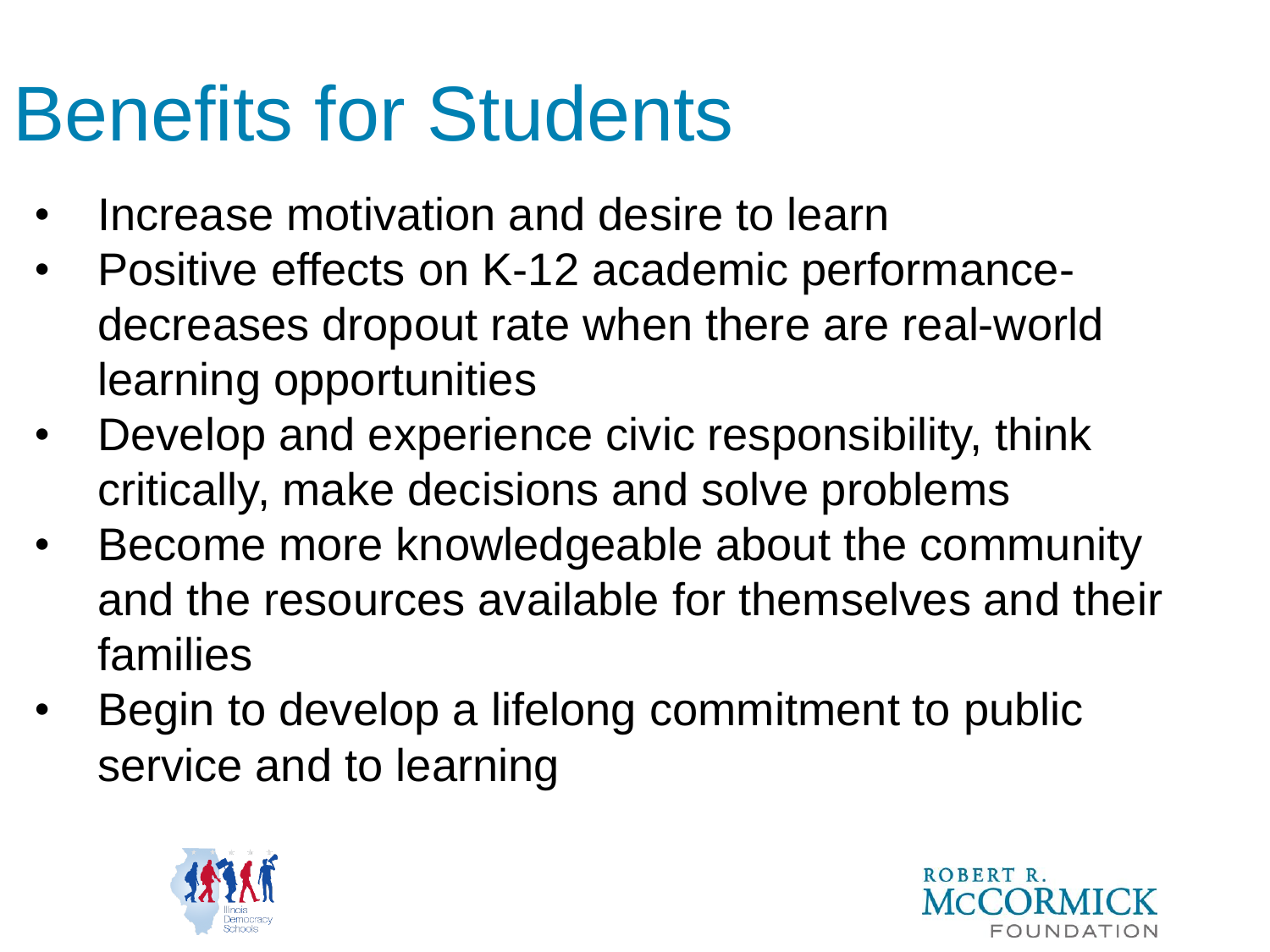#### Benefits for Teachers

- Observe students enthusiasm for learning
- Improve communication and understanding among students
- Increase the relevancy of education for students
- Develop curriculum through collaboration with other teachers and community partners
- Identify resources to enhance educational opportunities for students
- Bring the classroom and the community together



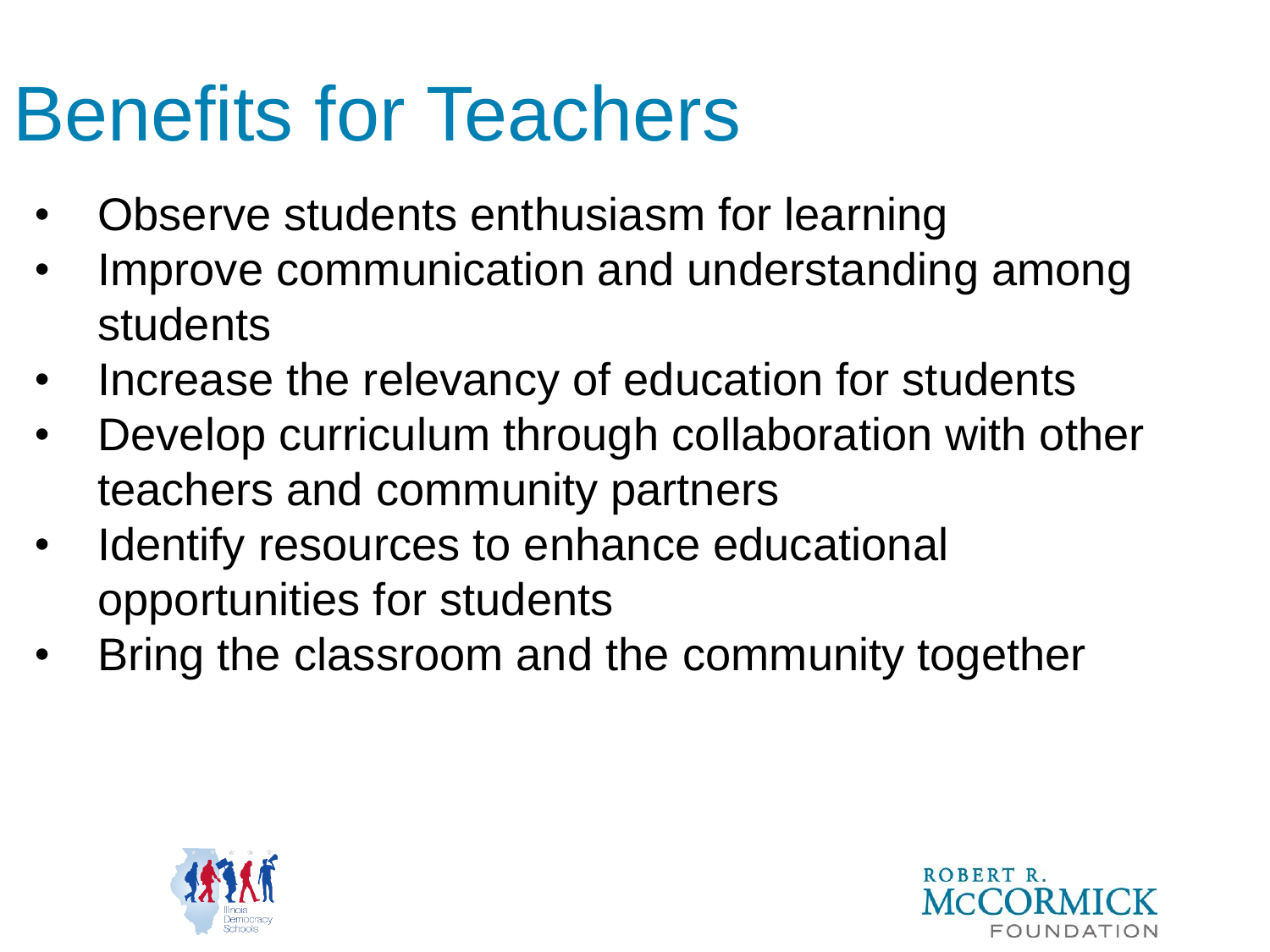#### Benefits for Schools

- Combine academic development with civic and social responsibility
- Develop community partnerships
- Involve parents
- Give students a sense of the practical importance of what they are learning
- Develop a more inclusive and cooperative school climate and culture
- Invite students to become active community members



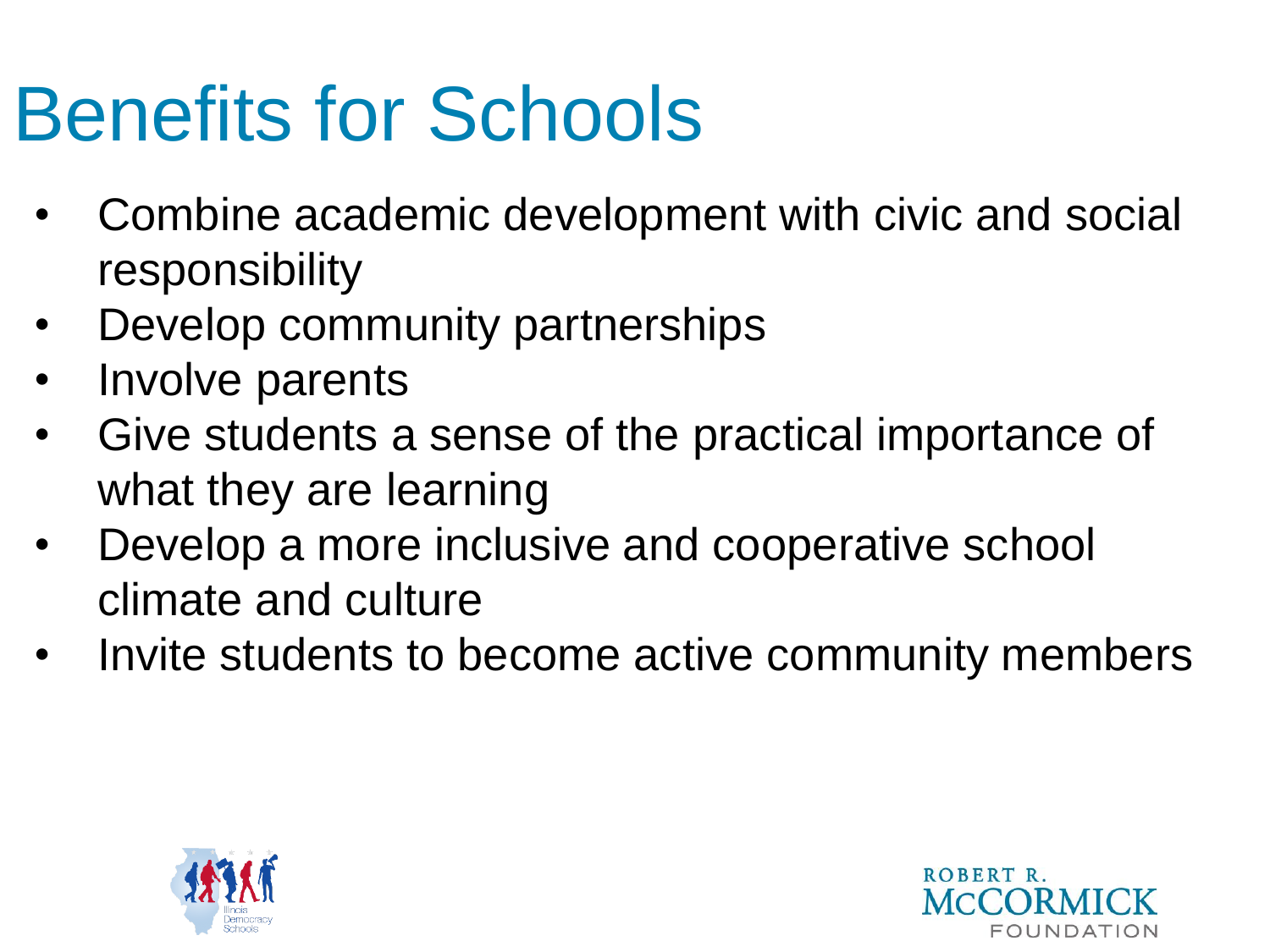#### Benefits for Communities

- Increase resources to address problems and concerns
- Lend expertise in a particular issue area
- Become more knowledgeable about school programs and needs
- Collaborate in planning service learning projects
- Participate in student learning
- Publicly acknowledge the contributions of young people



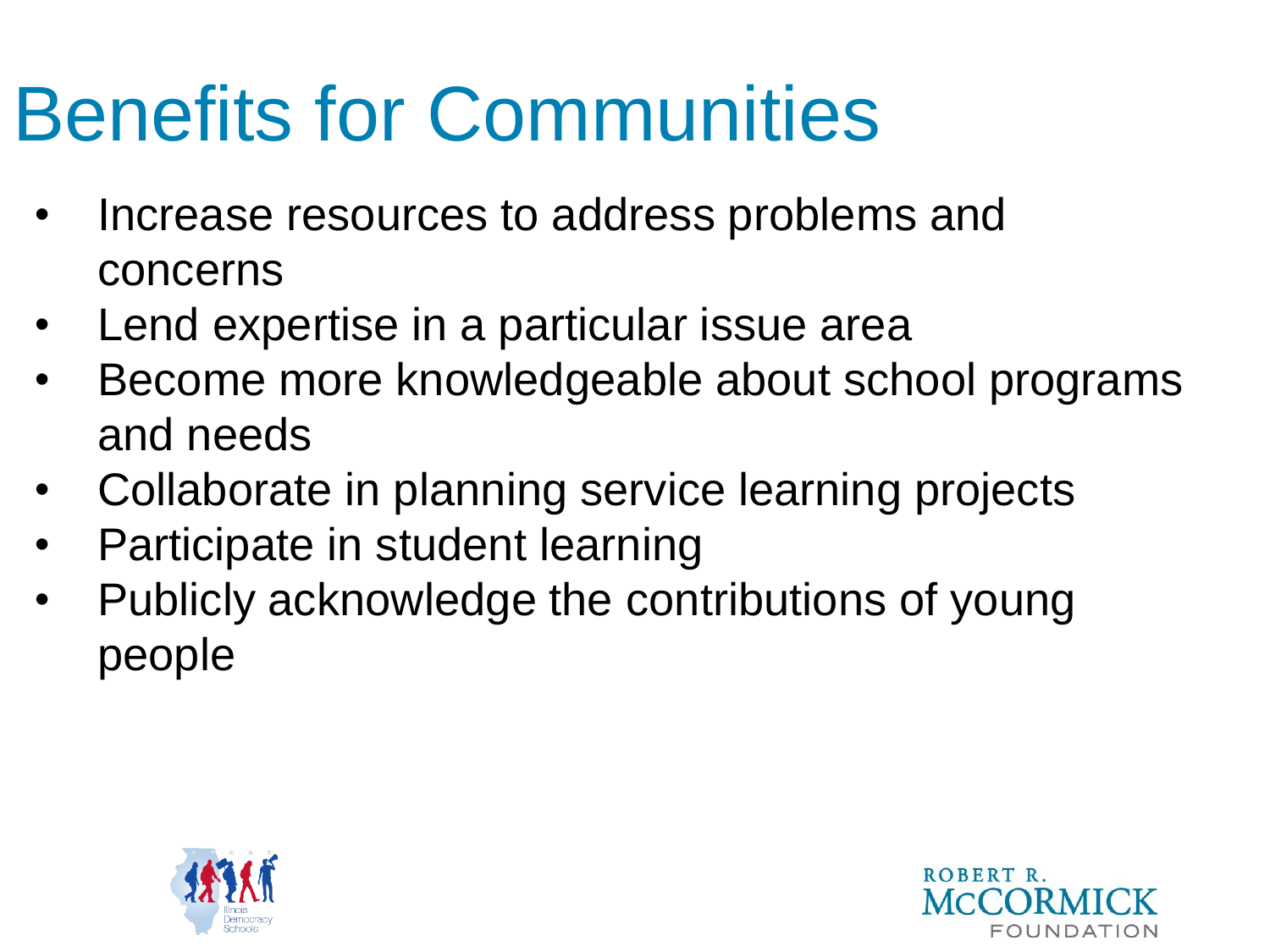#### What kind of citizen do we want to create?

| <b>Personally</b><br><b>Responsible</b><br><b>Citizen</b> | <b>Participatory</b><br><b>Citizen</b> | <b>Justice-Oriented</b><br><b>Citizen</b> |
|-----------------------------------------------------------|----------------------------------------|-------------------------------------------|
| Direct service                                            | Leadership role<br>and engagement      | Examines root<br>causes of the            |
| Volunteers at a                                           |                                        | community                                 |
| food bank                                                 | Organizes and<br>leads a food drive    | issues.                                   |
|                                                           |                                        | Analyzes why                              |
|                                                           |                                        | people are                                |
|                                                           |                                        | hungry and works                          |
|                                                           |                                        | to address the                            |
|                                                           |                                        | root cause of the                         |
|                                                           |                                        | problem.                                  |